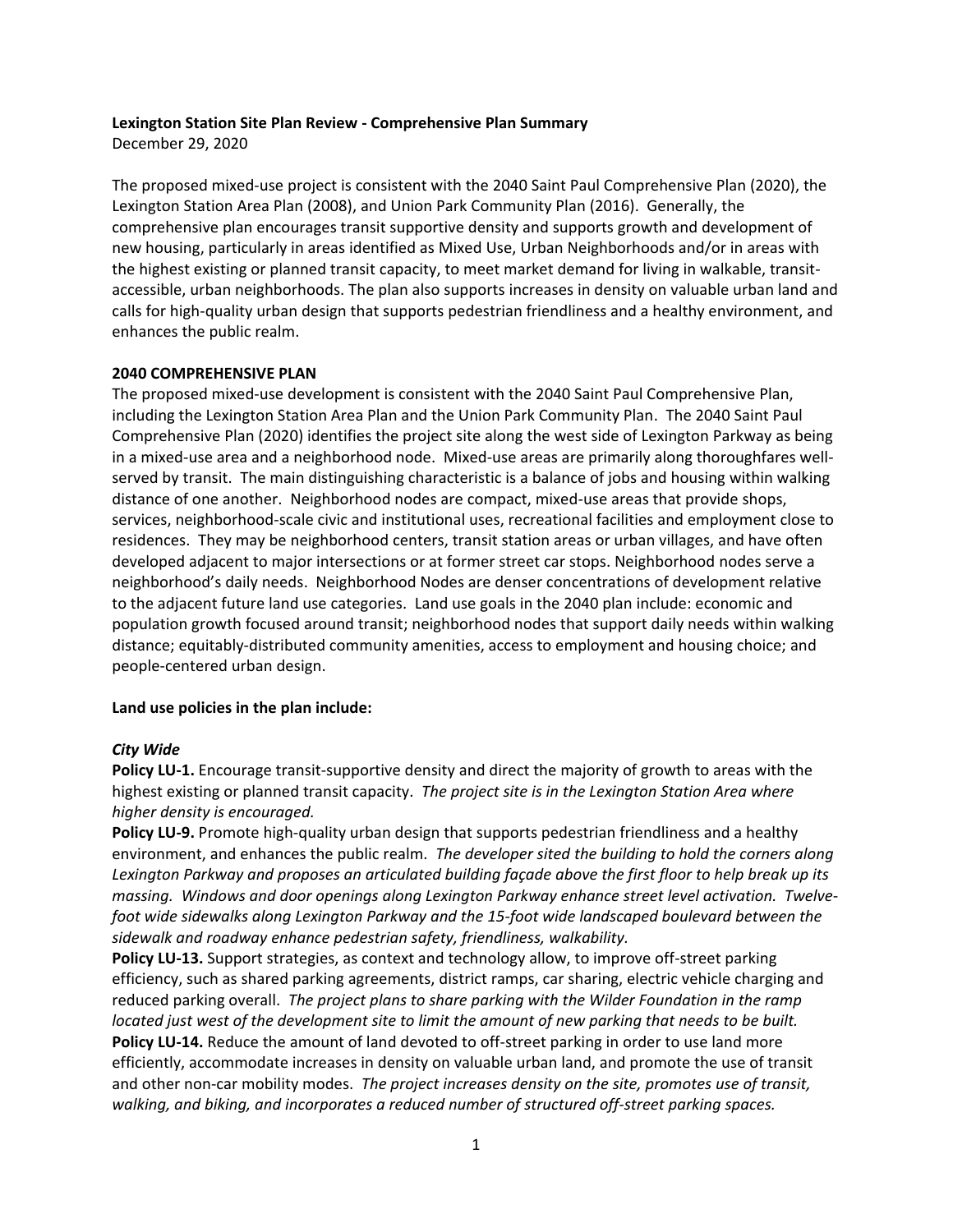**Policy LU-18.** Support facilities outside public rights-of-way to support pedestrian and bicycling activity, such as sidewalk access to building entrances, adequate lighting, trails and bicycle parking/storage. *The project plans to incorporate an enhanced bike-pedestrian path into the site design at the north end of the property and connectivity opportunities to Fuller Avenue and the surrounding neighborhood. To enhance safe crossing of the private road west of the site, an accessible pedestrian ramp is planned. This will be useful to residents of the project who park in the Wilder ramp, those accessing nearby businesses and transit to the north, and those accessing Midway Peace Park to the west.* 

### *Mixed-Use*

**Policy LU-28.** Support pedestrian-friendly streetscapes and visual interest through commercial building design. *The project sites the building to hold the corners along Lexington Parkway and proposes an articulated building façade to help break up its massing. Windows and door openings enhance street level activation. A primary pedestrian building entrance on Lexington Parkway is needed for the commercial space to meet traditional neighborhood design standard Sec. 66.343(b)(12). Twelve-foot wide sidewalks enhance pedestrian friendliness and walkability along Lexington Parkway and the 15-foot wide landscaped boulevard between the sidewalk and roadway enhance pedestrian safety, friendliness, walkability.*

**Policy LU-29.** Ensure that building massing, height, scale and design transition to those permitted in adjoining districts. *The alley along the southern border of the site allows for a transition in density between the development site and the single-family homes in a T3 zoning district. Lexington Parkway serves as a transition to the T2 multi-family uses on the east side of the street.* 

#### *Neighborhood Nodes*

**Policy LU-30.** Focus growth at Neighborhood Nodes using the following principles: 1. Increase density toward the center of the node and transition in scale to surrounding land uses. 2. Prioritize pedestrianfriendly urban design and infrastructure that emphasizes pedestrian safety. 3. Cluster neighborhood amenities to create a vibrant critical mass. 4. Improve access to jobs by prioritizing development with high job density. *The increased density is located within the neighborhood node. The building's design takes into consideration the need for pedestrian friendly urban design and new sidewalks will enhance pedestrian comfort and safety. The site includes space for a commercial tenant and is within walking distance of amenities to satisfy many daily needs.* 

**Policy LU-31.** Invest in Neighborhood Nodes to achieve development that enables people to meet their daily needs within walking distance and improves equitable access to amenities, retail and services. *The site includes space for a commercial tenant and is within walking distance of amenities to satisfy many daily needs.* 

# **Housing policies include:**

**Policy H-16.** Increase housing choice across the city to support economically diverse neighborhoods by pursuing policies and practices that maximize housing and locational choices for residents of all income levels. *The market-rate project offers a range of housing options. The developer notes that the project supports the desire of area stakeholders to see a wider range of rents within new, privately financed developments, including more units at deeper levels of affordability. This stretch of University Avenue has not seen the development of much market-rate housing, unlike sites west of Snelling Avenue. A mix of market-rate and subsidized housing is key to addressing Saint Paul's housing needs.*

**Policy H-46.** Support the development of new housing, particularly in areas identified as Mixed Use, Urban Neighborhoods, and/or in areas with the highest existing or planned transit service, to meet market demand for living in walkable, transit-accessible, urban neighborhoods. *The project site is in the Lexington Station Area, a Neighborhood Node, where higher density is encouraged.*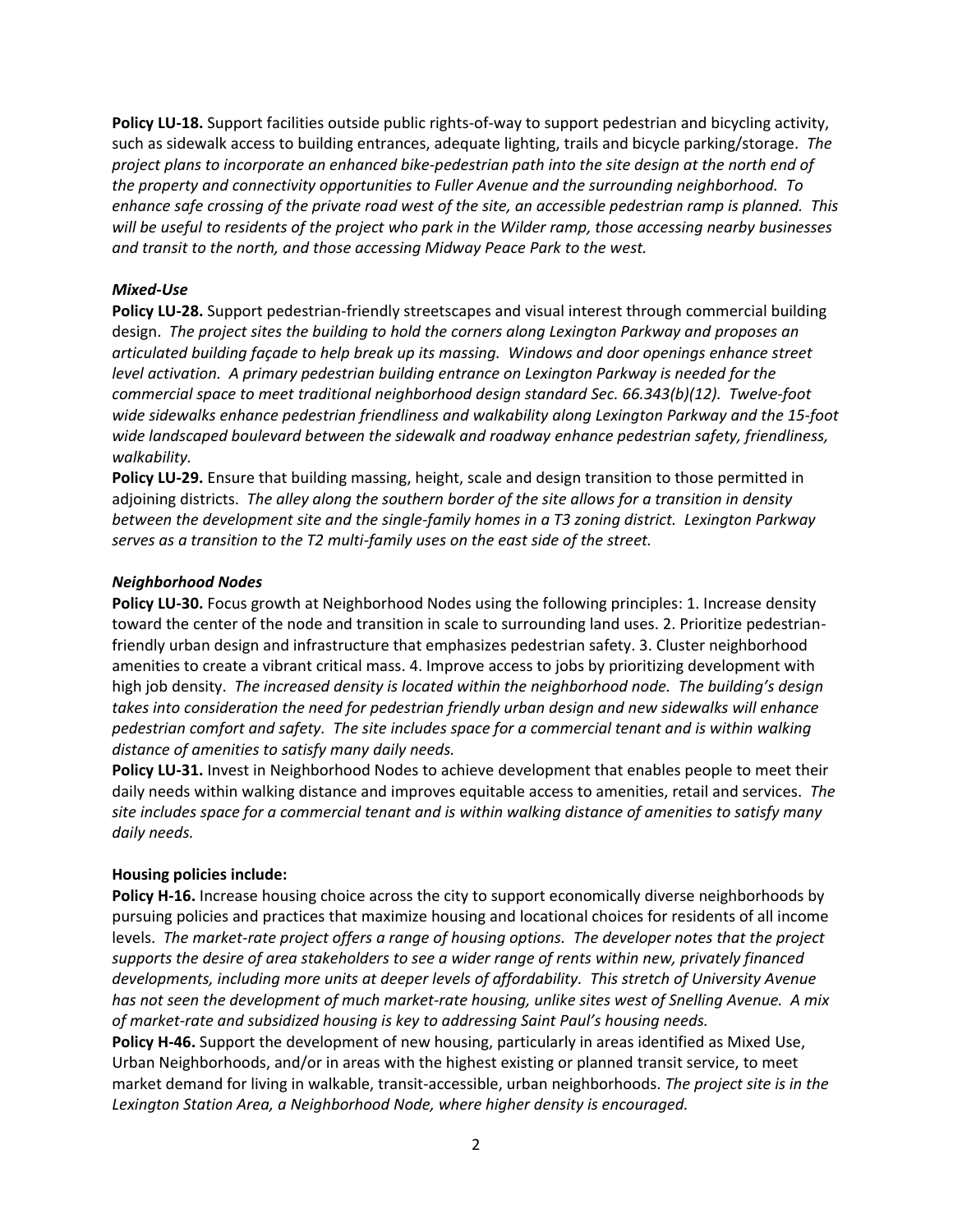### **Transportation policies include:**

**Policy T-12.** Minimize and consolidate driveway curb cuts as redevelopment opportunities arise for redevelopment sites that have sufficient existing access or can reasonably be accessed via side streets, alleys or shared driveways, especially in areas with anticipated high pedestrian activity or with adjacent planned bikeways. *Curb cuts are minimized with the project. No curb cuts along Lexington Parkway are planned. The development will have two curb cuts on the private road on the west side of the building, one for the commercial space and one for the apartments. A drop off/loading area is planned along the private road at the north end of the building. A garage entrance for move-ins and move-outs is planned for the southeast corner of the building, with access from the alley.* 

#### **LEXINGTON STATION AREA PLAN**

The mixed-use development is consistent with the Lexington Station Area Plan (2008). The station area plan identifies a portion of the project site as being in an area identified as The Lexington Hub and an area identified as sensitive neighborhood infill. The Hub is an area where future redevelopment will strengthen the edges of the block and better define entrance to points for pedestrian and vehicles. The infill area calls for development to be sensitively designed to preserve light, views, and privacy in single family neighborhoods. The project site abuts commercial and institutional uses to the north, medium density residential uses to the west, a commercial use and single-family homes to the south, and commercial and medium density residential uses on the east side of Lexington Parkway. The project site is in the Union Park neighborhood and near the boundary with three other neighborhoods: Summit-University to the east; Frogtown to the northeast; and Hamline-Midway the northwest.

In terms of public realm, the station area plan calls for 14-foot sidewalks to be established within the mobility enhancement area, policies 3.1 and 5.2. The Mobility Enhancement Area is where a higher level of pedestrian activity is anticipated, and a high-quality pedestrian environment is key. *The proposed plans for the project include a 12-foot wide sidewalk along Lexington Parkway and a 7-foot wide sidewalk on private property along the private drive on the north side of the site. A 15-foot wide landscaped boulevard between the sidewalk and Lexington Parkway is planned, making for a very walkable and pedestrian friendly environment. Lexington Parkway is identified as a future trail by the Department of Parks and Recreation. There is adequate right of way to develop the trail adjacent to the site.*

In terms of built form, the station area plan states that all new development should promote transparency and activity at street level, policy 4.2.1. *Plans for the proposed project call for active amenity and commercial uses along Lexington Parkway with entrances along the parkway and along the private drive at the north end of the building. A continuous building façade is planned along Lexington Parkway. The S-shaped building above the first floor will help to break up massing of the structure along the frontage and provide for light and air to residential units. Balconies will help break up the massing as well.* 

In terms of land use and development program, the station area plan calls for development of a true mixed-used corridor, noting that all transit-supportive uses should be permitted here, including medium to high density family residential, and commercial and retail uses, policy 4.2.2. *Plans for the proposed project include a six-story mixed-use building with 288 residential units, about 3,000 square feet of commercial space, and 1,500 square feet of rentable work suite space for tenants of the building.*